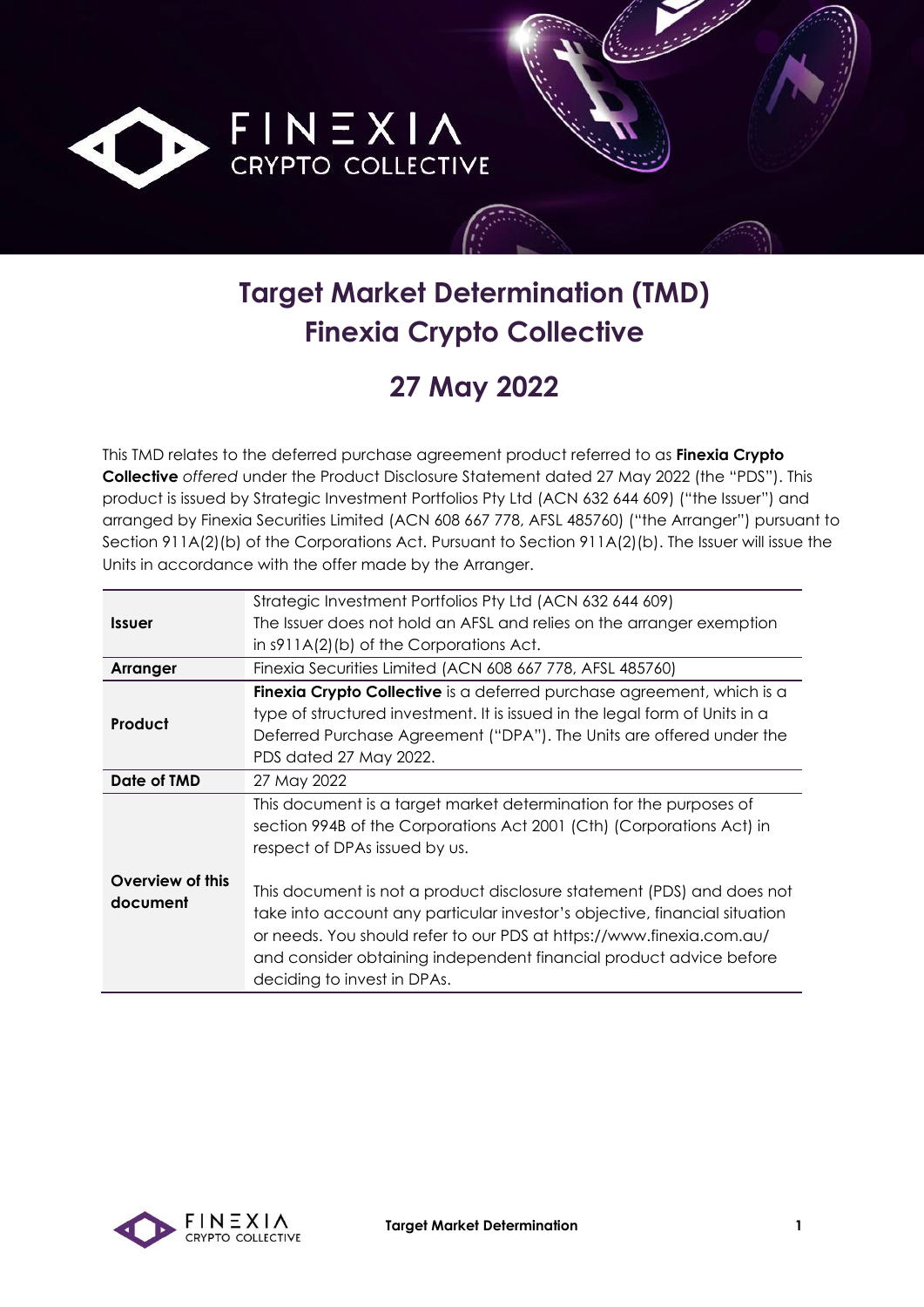## **Target Market for Finexia Crypto Collective**

#### **Notes relating to Target Market**

The investor attributes for which the product is likely to be considered appropriate have been assessed using a **Green**, **Amber** and **Red** rating methodology with appropriate colour coding:

|                  |                                     | Not Considered in Target |
|------------------|-------------------------------------|--------------------------|
| In Target Market | <b>Potentially in Target Market</b> | <b>Market</b>            |

In the tables below, Column 1, Investor Attributes, indicates a description of the likely objectives, financial situation and needs of the class of investors that are considering this product. Column 2, TMD indicator, indicates whether an investor meeting the attribute in Column 1 is likely to be in the target market for this product. Column 3 outlines the key Product Attributes.

#### **Generally, an investor is unlikely to be in the target market for the product if one or more their Investor Attributes are a Red rating or three or more of their Investor Attributes are an Amber rating.**

An investor (or class of investors) may intend to hold an investment in the Finexia Crypto Collective as part of a diversified portfolio. In such circumstances, the Finexia Crypto Collective should be assessed against the investor's attributes **for the relevant portion of the portfolio**, rather than the investor's portfolio as a whole. For example, an investor may seek to construct a conservative portfolio with a small allocation to growth assets. In this case, it may be likely that a product with a High Risk/Return profile such as the Finexia Crypto Collective is consistent with the investor's objectives for that allocation notwithstanding that the risk/return profile of the investor as a whole is Low or Medium. In making this assessment, distributors should consider all features of a product (including its key attributes).

| [1] Investment Attribute [2] TMD Indicator |                                           | [3] Key Product Attributes                                                                                                                                                                                                                                                                                                                                                                                                                                                                                                                                         |
|--------------------------------------------|-------------------------------------------|--------------------------------------------------------------------------------------------------------------------------------------------------------------------------------------------------------------------------------------------------------------------------------------------------------------------------------------------------------------------------------------------------------------------------------------------------------------------------------------------------------------------------------------------------------------------|
| Objective                                  | <b>Consistency with target</b><br>market  | The Finexia Crypto Collective provides exposure to<br>a basket of cryptocurrencies for a period of 3                                                                                                                                                                                                                                                                                                                                                                                                                                                               |
| Capital Growth                             | In Target Market                          | years. The basket will be comprised of 50%<br>allocated between Bitcoin and Ethereum, and the<br>remaining 50% allocated between four additional<br>Cryptocurrencies as determined by the Issuer.<br>Allocations for each Cryptocurrency are based on<br>a proprietary methodology used by the Issuer and<br>will be rebalanced on the first business day of<br>each month. Bitcoin and Ethereum will together<br>always comprise 50% of the Reference Basket<br>however there is no guarantee that any other<br>particular Cryptocurrency will be included in the |
| <b>Capital Preservation</b>                | Not Considered in<br><b>Target Market</b> |                                                                                                                                                                                                                                                                                                                                                                                                                                                                                                                                                                    |
| <b>Capital Guaranteed</b>                  | Not Considered in<br><b>Target Market</b> |                                                                                                                                                                                                                                                                                                                                                                                                                                                                                                                                                                    |
| Regular Income                             | Not Considered in<br><b>Target Market</b> | Reference Basket. Please refer to the PDS for more<br>information. The product is likely to be suitable for<br>investors who are seeking capital growth.                                                                                                                                                                                                                                                                                                                                                                                                           |

#### **Investor's objectives for product**

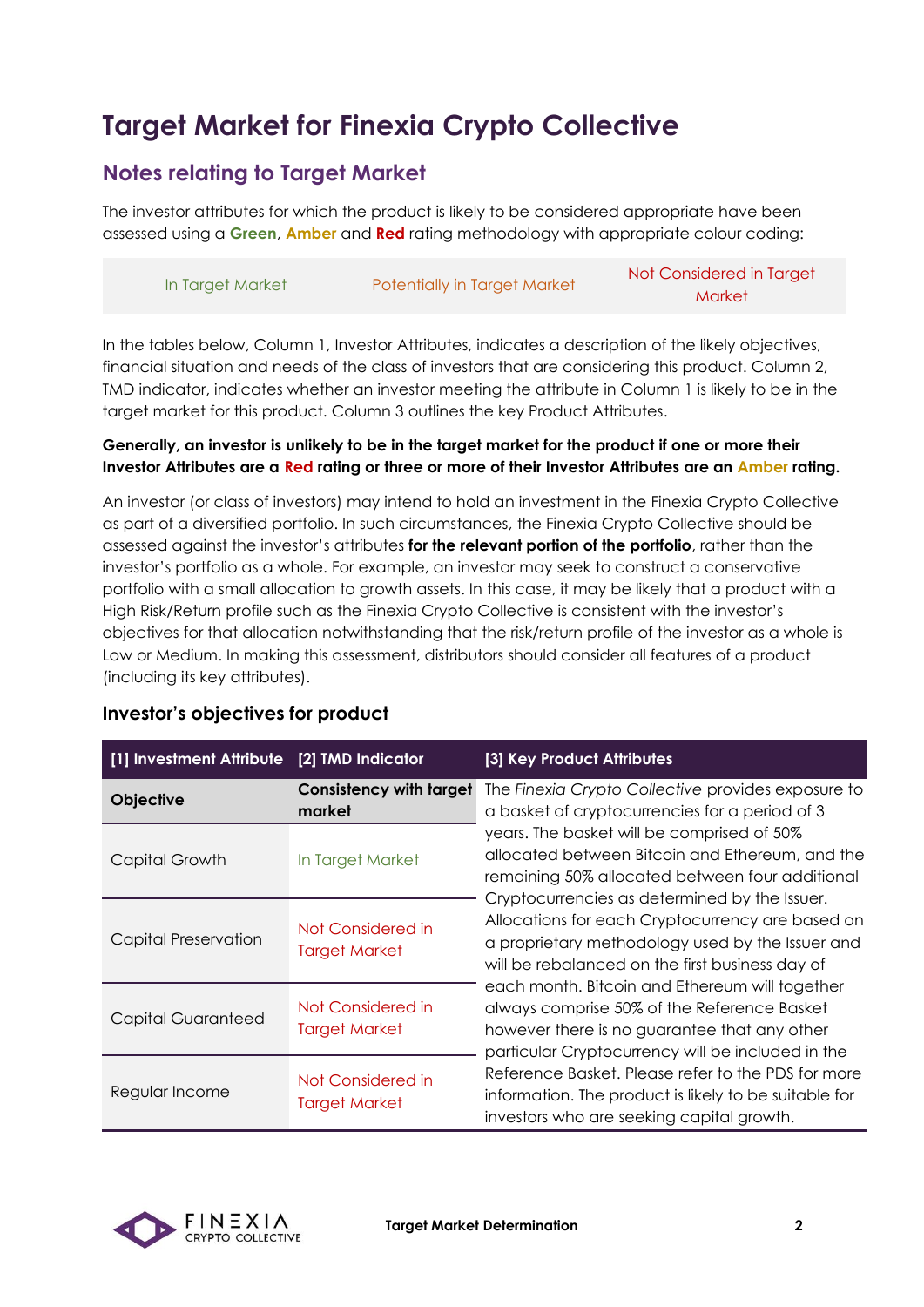|  | Investor's intended use of product |  |  |
|--|------------------------------------|--|--|
|--|------------------------------------|--|--|

| [1] Investment Attribute [2] TMD Indicator     |                      | [3] Key Product Attributes                                                                           |
|------------------------------------------------|----------------------|------------------------------------------------------------------------------------------------------|
| Product Use (% of<br><b>Investible Assets)</b> | Consistency          | Given the high risks associated with cryptocurrency<br>investments, it's expected the Finexia Crypto |
| Solution/Standalone                            | Not Considered in    | Collective Units would be used as a Very Small                                                       |
| $(75-100\%)$                                   | <b>Target Market</b> | allocation (<10%) within a broader portfolio strategy.                                               |
| Core Component (25-                            | Not Considered in    |                                                                                                      |
| 75%)                                           | <b>Target Market</b> |                                                                                                      |
|                                                | Not Considered in    |                                                                                                      |
| Satellite/Small (10-25%)                       | <b>Target Market</b> |                                                                                                      |
| Very Small $($                                 | In Target Market     |                                                                                                      |

| [1] Investment Attribute [2] TMD Indicator |                                            | [3] Key Product Attributes                                                                                                                                                                                                                                                                                                                                                                                                                                                                                                                                                                                                                                |
|--------------------------------------------|--------------------------------------------|-----------------------------------------------------------------------------------------------------------------------------------------------------------------------------------------------------------------------------------------------------------------------------------------------------------------------------------------------------------------------------------------------------------------------------------------------------------------------------------------------------------------------------------------------------------------------------------------------------------------------------------------------------------|
| <b>Investment Timeframe</b><br>of investor | Consistency                                | Finexia Crypto Collective provides is designed to be<br>held until maturity and therefore the timeframe for                                                                                                                                                                                                                                                                                                                                                                                                                                                                                                                                               |
| Very Short (0-1 years)                     | Not Considered in<br>Target market         | holding the investment is 3 years. This product is not<br>suitable for investors who have a Very Short (0-1<br>years) Timeframe and potentially suitable for<br>investors who have a Short (1-2 years) Timeframe.<br>Note: This section looks at an investor's objectives for<br>the overall length of time the investor wishes to<br>continue investing their portfolio, rather than the<br>length of any one particular investment. For<br>example, a medium or long term investor may wish<br>to acquire this investment with a view to reinvesting<br>any returns on the investment into another product<br>at the end of the 3 year investment term. |
| Short (1-2 years)                          | Potentially in the Target<br><b>Market</b> |                                                                                                                                                                                                                                                                                                                                                                                                                                                                                                                                                                                                                                                           |
| Medium (2-6 years)                         | In target market                           |                                                                                                                                                                                                                                                                                                                                                                                                                                                                                                                                                                                                                                                           |
| Long $(6 + \gamma e\cos)$                  | In target market                           |                                                                                                                                                                                                                                                                                                                                                                                                                                                                                                                                                                                                                                                           |

| [1] Investment Attribute [2] TMD Indicator         |                                           | [3] Key Product Attributes                                                                                                                                                                                                                                                                                                                                                                                                                                                  |
|----------------------------------------------------|-------------------------------------------|-----------------------------------------------------------------------------------------------------------------------------------------------------------------------------------------------------------------------------------------------------------------------------------------------------------------------------------------------------------------------------------------------------------------------------------------------------------------------------|
| Investor's intended<br><b>Risk/Return tradeoff</b> | Consistency                               | Finexia Crypto Collective provides exposure to a<br>basket of cryptocurrencies as described in the PDS                                                                                                                                                                                                                                                                                                                                                                      |
| Very High Risk & Return                            | In Target Market                          | for a period of 3 years. This product should therefore                                                                                                                                                                                                                                                                                                                                                                                                                      |
| High Risk & Return                                 | Not Considered in<br><b>Target Market</b> | be considered a Very High Risk investment with<br>potential to generate a Very High Return, but also<br>to generate very high losses.<br><b>Note:</b> This section looks at an investor's objectives for<br>the relevant portion of their portfolio only, rather<br>than the investor's portfolio as a whole. For<br>example, a product with a Very High Risk/Return<br>profile may be consistent with the investor's<br>objectives for a growth allocation as part of Very |
| Medium Risk & Return                               | Not Considered in<br><b>Target Market</b> |                                                                                                                                                                                                                                                                                                                                                                                                                                                                             |
| Low Risk & Return                                  | Not Considered in<br><b>Target Market</b> |                                                                                                                                                                                                                                                                                                                                                                                                                                                                             |
|                                                    |                                           |                                                                                                                                                                                                                                                                                                                                                                                                                                                                             |

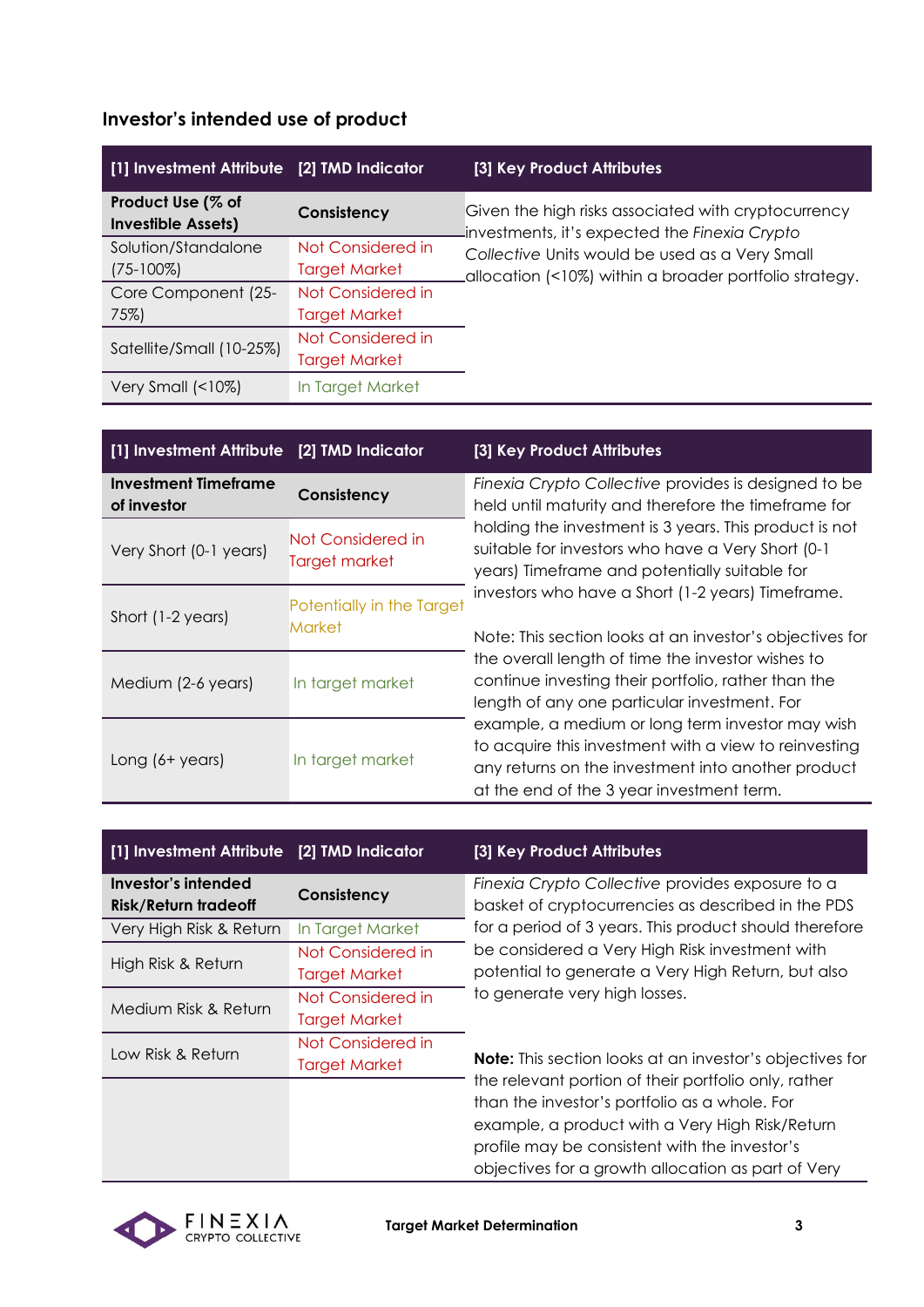|                                            |                                           | Small portfolio allocation (<10%), notwithstanding<br>that the risk/return profile of the investor's portfolio<br>as a whole may be low or medium |
|--------------------------------------------|-------------------------------------------|---------------------------------------------------------------------------------------------------------------------------------------------------|
| [1] Investment Attribute [2] TMD Indicator |                                           | [3] Key Product Attributes                                                                                                                        |
| Investor's need to<br>withdraw money       | Consistency                               | The Finexia Crypto Collective is designed to be held<br>until maturity. Monthly buy-backs are offered                                             |
| Daily                                      | Not Considered in<br><b>Target Market</b> | however the Issuer does not recommend that<br>investors rely on this feature for withdrawing their                                                |
| Weekly                                     | Not Considered in<br><b>Target Market</b> | investment prior to maturity.                                                                                                                     |
| Monthly                                    | Not Considered in<br><b>Target Market</b> |                                                                                                                                                   |
| Quarterly                                  | Not Considered in<br><b>Target Market</b> |                                                                                                                                                   |
| Annually or longer                         | In Target Market                          |                                                                                                                                                   |

**Please refer to the Appendix for Definitions of Terms**

### **Explanation of why investments in** *Finexia Crypto Collective* **are likely to be consistent with the likely objectives, financial situation and needs of the target market (s994B(8))**

The Issuer has assessed the product and formed the view that the product, including its key attributes, is likely to be consistent with the likely objectives, financial situation and needs of investors in the target market as described above, as the key features of this product in Column 3 of the table above are likely to be suitable for investors with the attributes identified with a green TMD Indicator in Column 2.

#### **Retail clients for whom Finexia Crypto Collective is unsuitable**

An investment in Finexia Crypto Collective will generally not be suitable for retail clients outside the target market. This also includes Retail clients who do not understand the risks of structured investments and the risks of cryptocurrencies and retail clients who cannot bear the consequences of potential losses without material impact on their standard of living. Distributors have to receive a satisfactory response to the questionnaire contained in the application form before distributing the product to a retail investor

#### **Distribution Conditions (s994B(5)(c))**

No third party is permitted to distribute Finexia Crypto Collective issued by Strategic Investment Portfolios Pty Ltd (SIP) without a Distribution Agreement entered into between SIP and the Distributor.

All Distributors who have entered into a Distribution Agreement with SIP and wish to distribute the product must do so in accordance with any additional relevant procedures specified by SIP to the Distributor. . Distributors have to receive a satisfactory response to the questionnaire contained in the application form before distributing the product to a retail investor

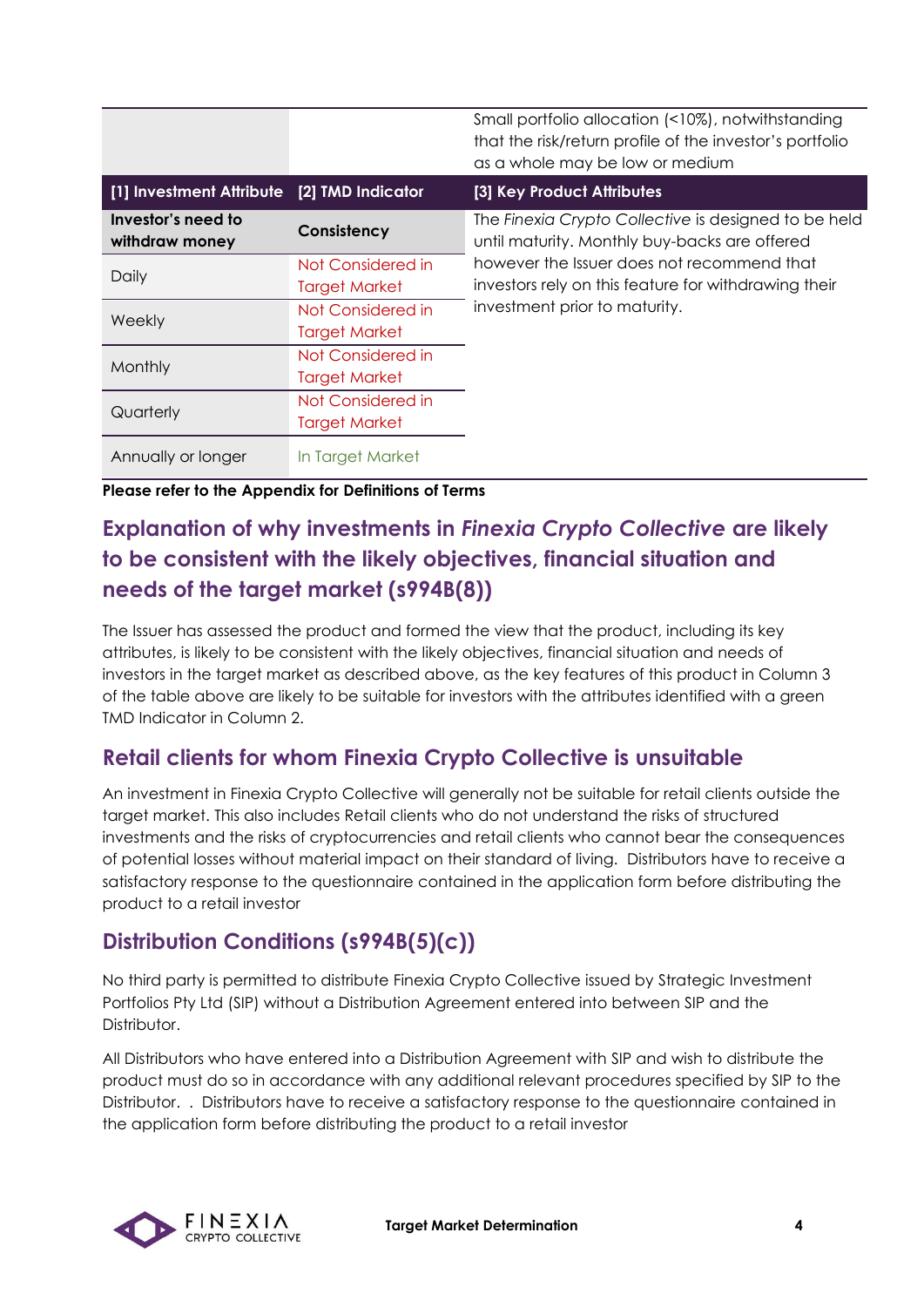Distributors must consider and understand the PDS dated 27May 2022 when distributing Finexia Crypto Collective to retail clients who fall within the target market.

#### **Review Triggers (s994B(5)(d))**

The review triggers that may suggest that the TMD is no longer appropriate, such that a review of the TMD should be undertaken, include:

- We become aware of a significant issuance of the product to retail clients outside the target market;
- Material changes to law affecting DPAs, cryptocurrencies or other relevant regulatory changes;
- We become aware of a significant volume of complaints related to the TMD from retail clients;

### **Review Periods (s994B(5)(e), (f))**

| Review period                 | <b>Maximum period for review</b> |
|-------------------------------|----------------------------------|
| Initial review                | 6 months                         |
| Subsequent / periodic reviews | 1.5 years                        |

### **Distributor Reporting Requirements (s994B(5)(g), (h))**

The following information must be provided to us by distributors who engage in retail product distribution conduct in relation to this product:

| <b>Type of information</b>                          | <b>Description</b>                                                                                                    | <b>Reporting period</b>                                                                       |
|-----------------------------------------------------|-----------------------------------------------------------------------------------------------------------------------|-----------------------------------------------------------------------------------------------|
| Complaints                                          | Number and nature of<br>complaints                                                                                    | As soon as practicable, and<br>in any case within 10<br>business days after<br>becoming aware |
| Significant dealing(s)<br>outside the target market | Date range of the significant<br>dealing(s) and description of the<br>extent and nature of the<br>significant dealing | As soon as practicable, and<br>in any case within 10<br>business days after<br>becoming aware |

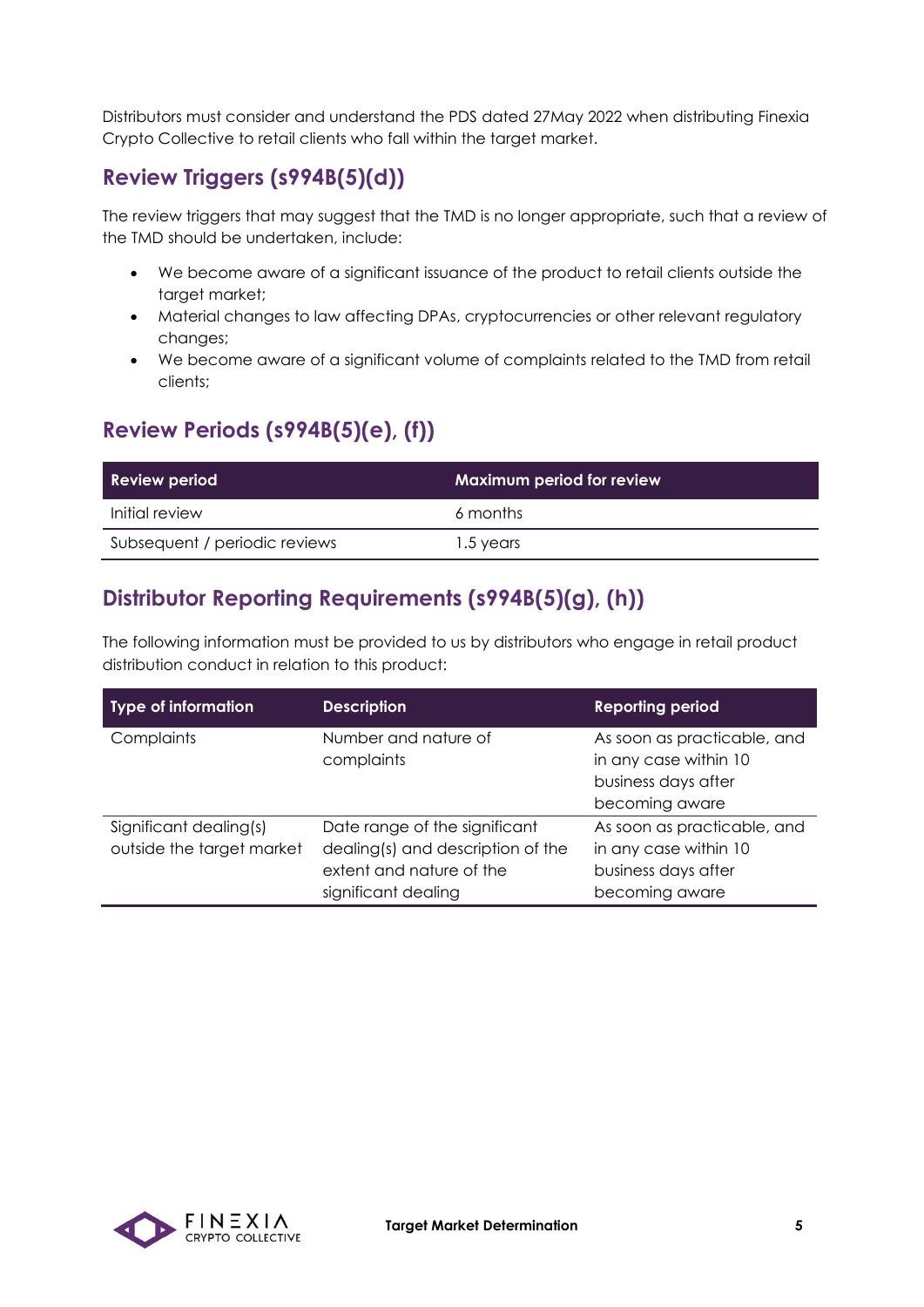### **Overview of Finexia Crypto Collective**

The *Finexia Crypto Collective is* a structured investment. A structured investment is a pre-packaged investment strategy that provides exposure to underlying assets which may include a single stock, a basket of stocks, indices, commodities, debt securities, listed futures contracts, exchange traded funds, managed funds, foreign currencies or cryptocurrencies. Structured investments include predefined terms and conditions which are fixed at the commencement of the investment. The predefined terms and conditions will always include a fixed maturity date at the end of an investment term, typically anywhere from 3 months up to even 10 years. Most structured investments offered by Strategic Investment Portfolios Pty Ltd cover an investment term of between 1-3 years.

Structured investments can be used as an alternative to a direct investment, as part of the asset allocation process to increase diversification or reduce risk exposure of a portfolio, or to obtain exposure to a current market trend or investment theme.

#### **Deferred Purchase Agreement**

The DPA is the underlying legal instrument that an investor will invest into when investing into the *Finexia Crypto Collective.* A deferred purchase agreement, or DPA, is a financial instrument which derives its value from the value of another reference asset such as an index, stock, commodity, or cryptocurrency. The DPA instrument allows for flexibility in defining the different terms and conditions of an investment, thereby allowing for a very broad range structured investments to be issued under a DPA.

The DPA is a financial contract between two parties where one party undertakes to deliver to the other some pre-determined delivery assets, rather than cash or other assets at the Maturity of the DPA. In other words, when you apply for a DPA, you agree to buy the delivery assets which will be delivered to you on the maturity date of the contract. The number of delivery assets that will be delivered will be determined by how the underlying reference asset performs during the investment term and the final value calculation of the DPA. However, if an investor does not wish to hold the Delivery Asset at the Maturity of the DPA they may elect to use the Agency Sale Option whereby the investor appoints the Issuer as agent to sell the shares on behalf of the investor and the investor will receive cash, Bitcoin or Ethereum instead of shares at Maturity. Please refer to the PDS for further details on the Agency Sale Option.

In addition to the "delivery asset" feature, there are other conditions specified in the DPA contract. Please refer to the PDS for more information.

The Units in DPAs are "Securities" for the purposes of Chapter 7 of the Corporations Act.

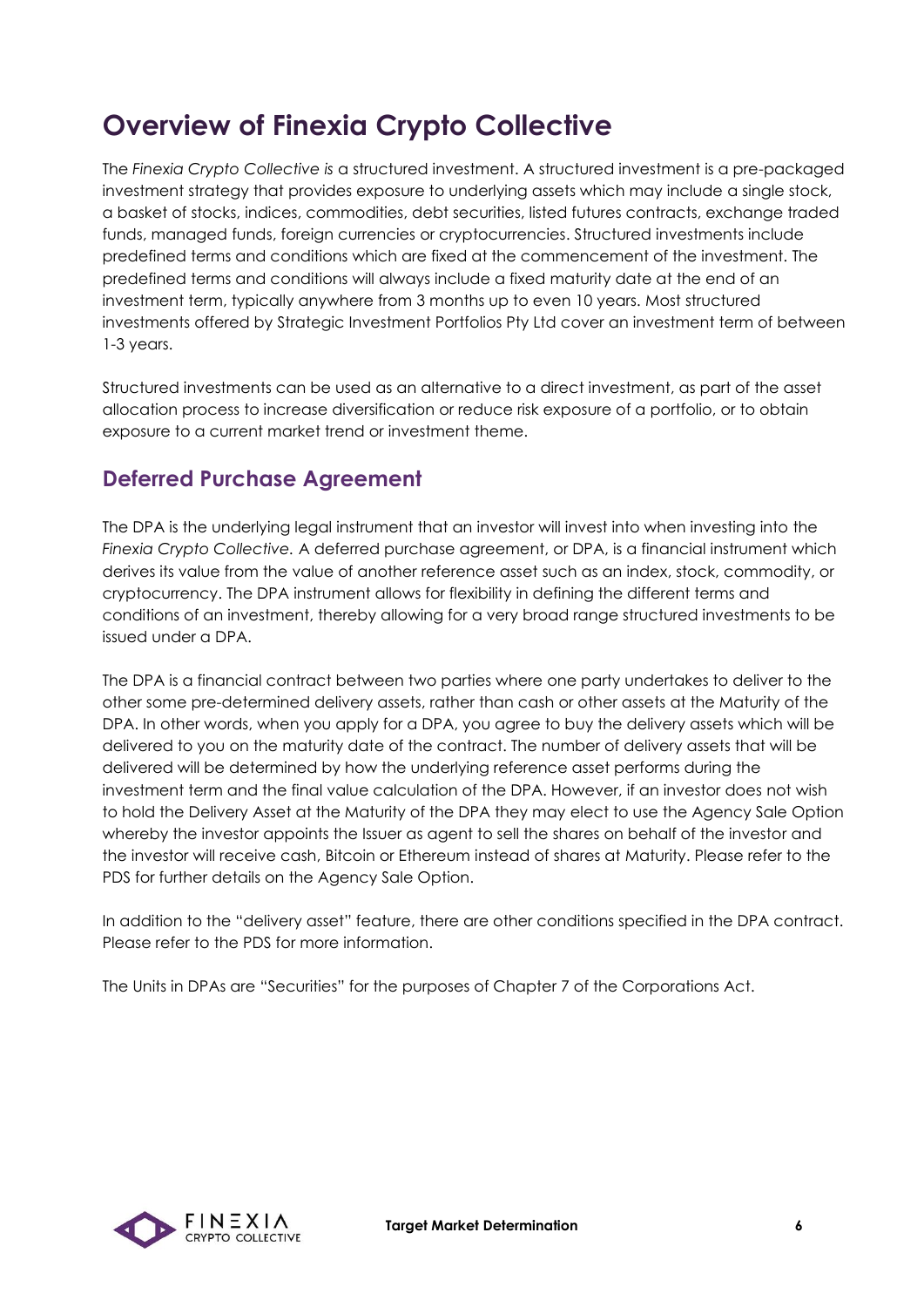### **Key Risks**

Key risks include:

- Risk of up to 100% loss in relation to the Total Investment Amount;
- Any Final Value at Maturity is determined by reference to the performance of the Reference Basket Value during the Investment Term. Whether or not there is an increase in the Reference Basket Value depends on the performance of the cryptocurrencies comprising the Reference Basket, as such, investors are exposed to all risks affecting the relevant cryptocurrencies;
- There is no guarantee that the Units will generate returns in excess of the Total Investment Amount during the Investment Term;
- In the event of an Investor requested Issuer Buy-Back or Early Maturity Event, you will not receive a refund of any fees. The amount received will depend on the market value of the Units. Investors should be aware the Units are designed to be held to Maturity and are not designed to be held as a trading instrument;
- Investors are subject to counterparty credit risk with respect to the Issuer. The Issuer's obligations under the DPA are unsecured obligations of the Issuer; and
- the Units may mature early following an Early Maturity Event, including an Adjustment Event, or if the Issuer accepts your request for an Issuer Buy-Back.

Please refer to the PDS for more information on the risks applicable to the Units.

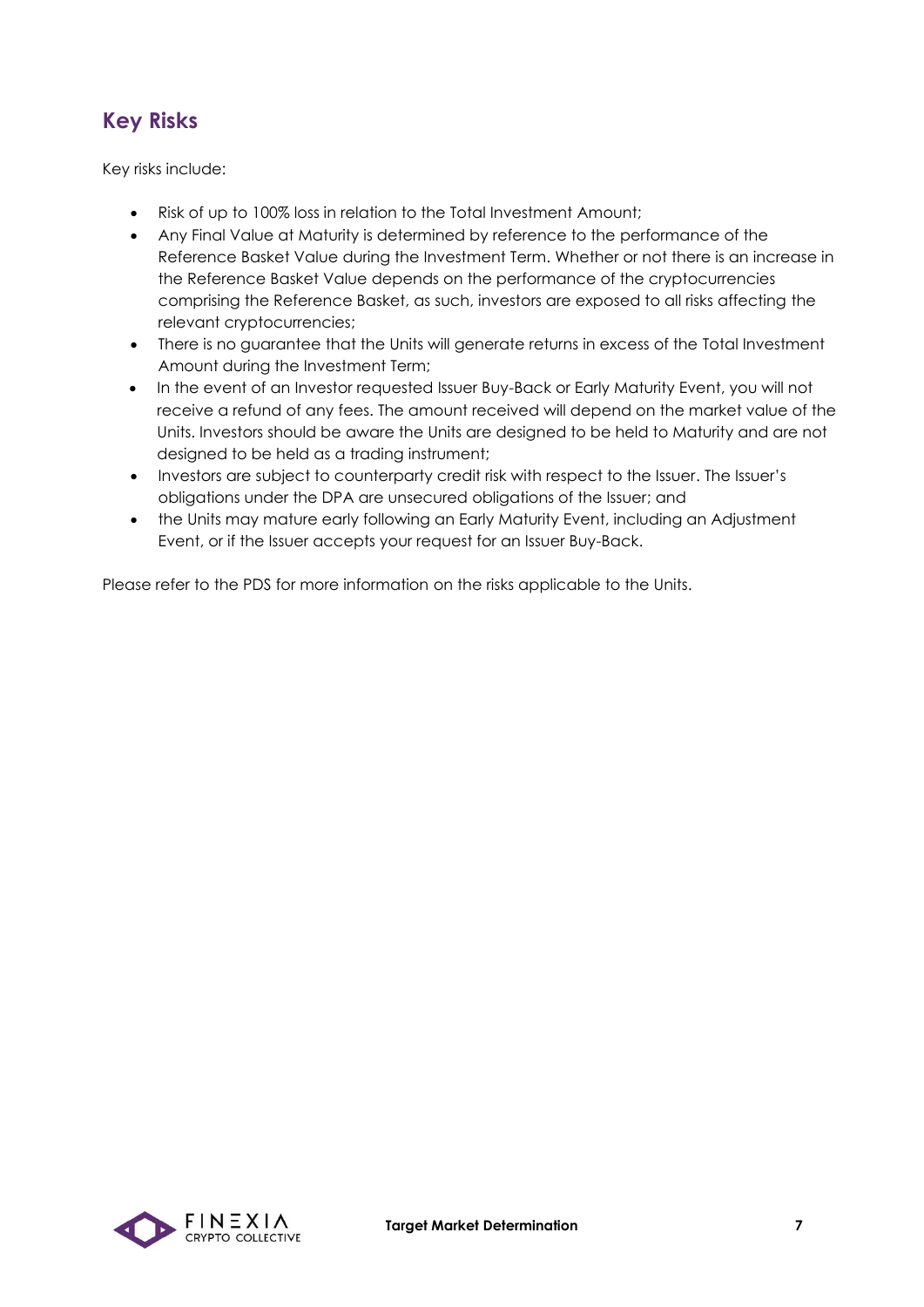## **Appendix**

#### **Definitions**

| Term                                 | <b>Definition</b>                                                                                                                                                                                                                                                                                                         |
|--------------------------------------|---------------------------------------------------------------------------------------------------------------------------------------------------------------------------------------------------------------------------------------------------------------------------------------------------------------------------|
| Objective                            |                                                                                                                                                                                                                                                                                                                           |
| Capital Growth                       | The investor seeks to invest in a product designed to generate capital<br>return. The investor prefers exposure to growth assets (such as shares<br>or property) or otherwise seeks an investment return above the<br>current inflation rate.                                                                             |
| <b>Capital Preservation</b>          | The investor seeks to invest in a product to reduce volatility and<br>minimise loss in a market down-turn. The consumer prefers exposure<br>to defensive assets (such as cash or fixed income securities) that are<br>generally lower in risk and less volatile than growth investments.                                  |
| Capital Guaranteed                   | The investor seeks a guarantee or protection against capital loss<br>whilststill seeking the potential for capital growth (typically gained<br>through aderivative arrangement). The investor would likely<br>understand the complexities, conditions and risks that are associated<br>with such products.                |
| Regular Income                       | The investor seeks to invest in a product designed to distribute regular<br>and/or tax-effective income. The investor prefers exposure to income-<br>generating assets (typically, high dividend-yielding equities, fixed<br>income securities and money market instruments).                                             |
| Product Use (% of Investible Assets) |                                                                                                                                                                                                                                                                                                                           |
| Solution/Standalone<br>$(75-100%)$   | The investor intends to hold the investment as either a part or the<br>majority (up to 100%) of their total investible assets (see definition<br>below). The investor typically prefers exposure to a product with at<br>least High portfolio diversification.                                                            |
| Core Component<br>$(25 - 75%)$       | The investor intends to hold the investment as a major component,<br>upto 75%, of their total investible assets (see definition below). The<br>investor typically prefers exposure to a product with at least Medium<br>portfolio diversification.                                                                        |
| Satellite<br>$(10-25%)$              | The investor intends to hold the investment as a smaller part of their<br>total portfolio, as an indication it would be suitable for up to 25% of the<br>total investible assets (see definition below). The investor is likely to be<br>comfortable with exposure to a product with Low portfolio<br>diversification.    |
| <b>Very Small</b><br>$($ < 10%)      | The investor intends to hold the investment as a very small part of their<br>total portfolio, as an indication it would be suitable for up to 10% of the<br>total investible assets (see definition below). The investor is likely to be<br>comfortable with exposure to a product with Low portfolio<br>diversification. |
| Investible Assets                    | Those assets that the investor has available for investment, excluding<br>the residential home.                                                                                                                                                                                                                           |

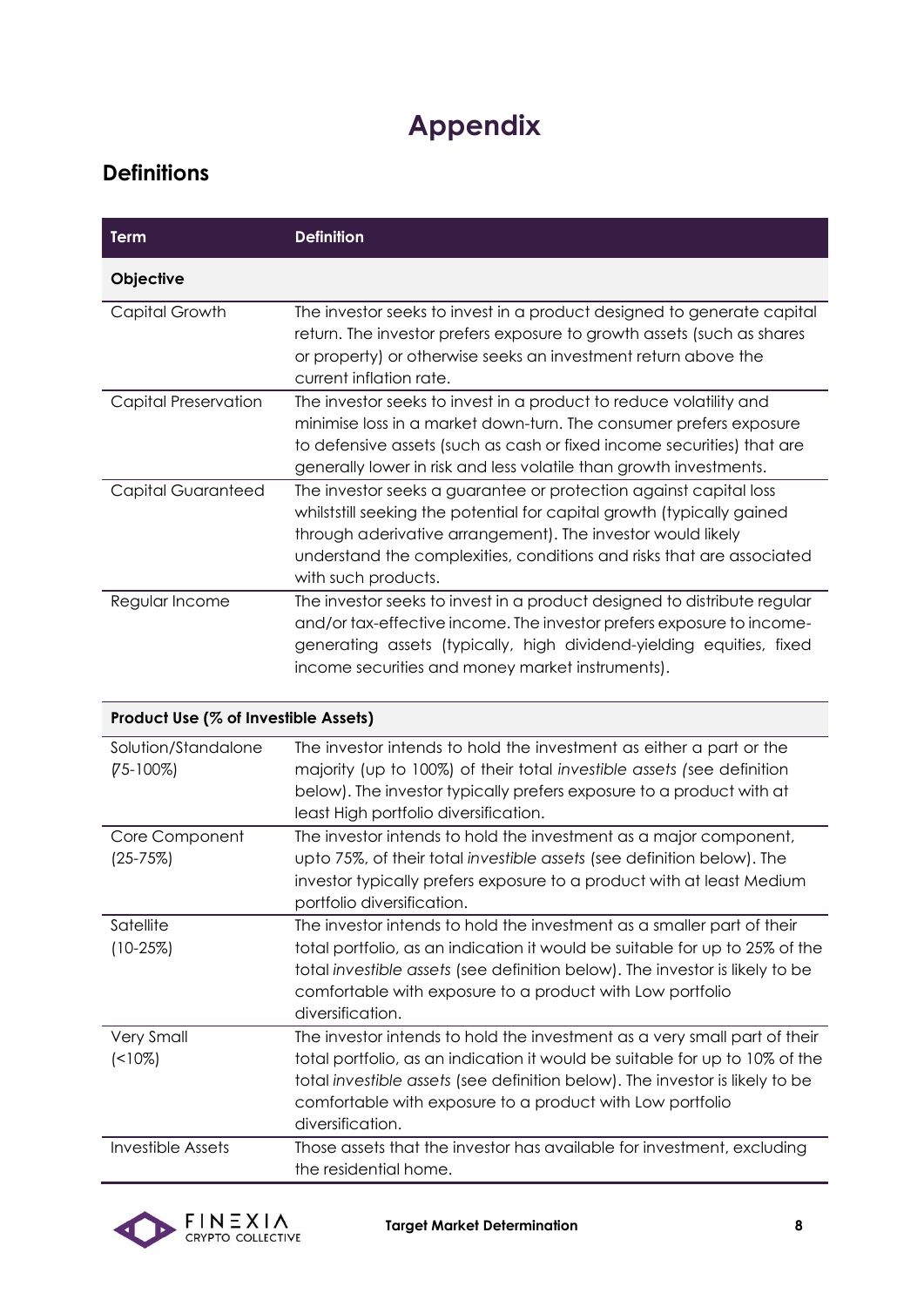Investor is generally less tolerant to market ups and down and would prefer low to very low risk assets.

| <b>Investment Timeframe of Investor</b> |                                                                                                                                          |  |
|-----------------------------------------|------------------------------------------------------------------------------------------------------------------------------------------|--|
| Very Short (0-1 years)                  | The investor has a very short investment timeframe and may wish to<br>redeem in less than 1 year and therefore could be less tolerant to |  |
|                                         | the markets ups and downs.                                                                                                               |  |
| Short (1-2 years)                       | The investor has a short investment timeframe and may wish to                                                                            |  |
|                                         | redeem within 1-2 years and therefore could be less tolerant to the                                                                      |  |
|                                         | markets ups and downs.                                                                                                                   |  |
| Medium (2-6 years)                      | The investor has a medium investment timeframe and is unlikely to                                                                        |  |
|                                         | redeem within two years and therefore could be more tolerant to the                                                                      |  |
|                                         | markets ups and downs.                                                                                                                   |  |
| Long $(6 + \gamma e\cos)$               | The investor has a long investment timeframe and is unlikely to                                                                          |  |
|                                         | redeem within six years and therefore could be the most tolerant to                                                                      |  |
|                                         | the market ups and downs.                                                                                                                |  |

#### **Investor's Intended Risk/Return Trade-off**

A Standard Risk Measure (SRM) to calculate the likely number of negative annual returns over a 20 year period, using the guidance and methodology outlined in the S*[tandard Risk](https://protect-eu.mimecast.com/s/pqPaCwVNmtGRQpvMFVpVgu?domain=urldefense.com)  [Measure](https://protect-eu.mimecast.com/s/pqPaCwVNmtGRQpvMFVpVgu?domain=urldefense.com) [Guidance Paper For Trustees](https://protect-eu.mimecast.com/s/pqPaCwVNmtGRQpvMFVpVgu?domain=urldefense.com)*. SRM is not a complete assessment of risk and potential loss. For example, it does not detail important issues such as the potential size of a negative return or that apositive return could still be less than an investor requires to meet their investment objectives/needs. It also does not consider all risks such as concentration risk or liquidity risks which are explained in more detail in the product disclosure statement.

An investor's desired product return profile would generally consider the impact of fees, costs andtaxes.

| Very high risk & return | The investor has a more aggressive or very high risk appetite, seeks to<br>maximise returns and can accept higher potential losses (e.g. has the<br>ability to bear 6 or more negative returns over a 20 year period (SRM<br>7) and possibly other risk factors, such as leverage).                                                                                                                                                       |
|-------------------------|-------------------------------------------------------------------------------------------------------------------------------------------------------------------------------------------------------------------------------------------------------------------------------------------------------------------------------------------------------------------------------------------------------------------------------------------|
|                         | Investor typically prefers growth assets such as shares, property<br>andalternative assets.                                                                                                                                                                                                                                                                                                                                               |
| High risk & return      | The investor is higher risk in nature and can accept higher potential<br>losses (e.g., has the ability to bear up to 6 negative returns over a<br>20 year period (SRM 6)) in order to target a higher target return<br>profile.<br>Investor typically prefers predominantly growth assets such as shares,<br>property and alternative assets with only a smaller or moderate<br>holdingin defensive assets such as cash and fixed income. |
| Medium risk & return    | The investor is moderate or medium risk in nature, seeking to minimize<br>potential losses (e.g., has the ability to bear up to 4 negative returns<br>over a 20 year period (SRM 3 to 5)) and comfortable with a<br>moderate target return profile.                                                                                                                                                                                       |